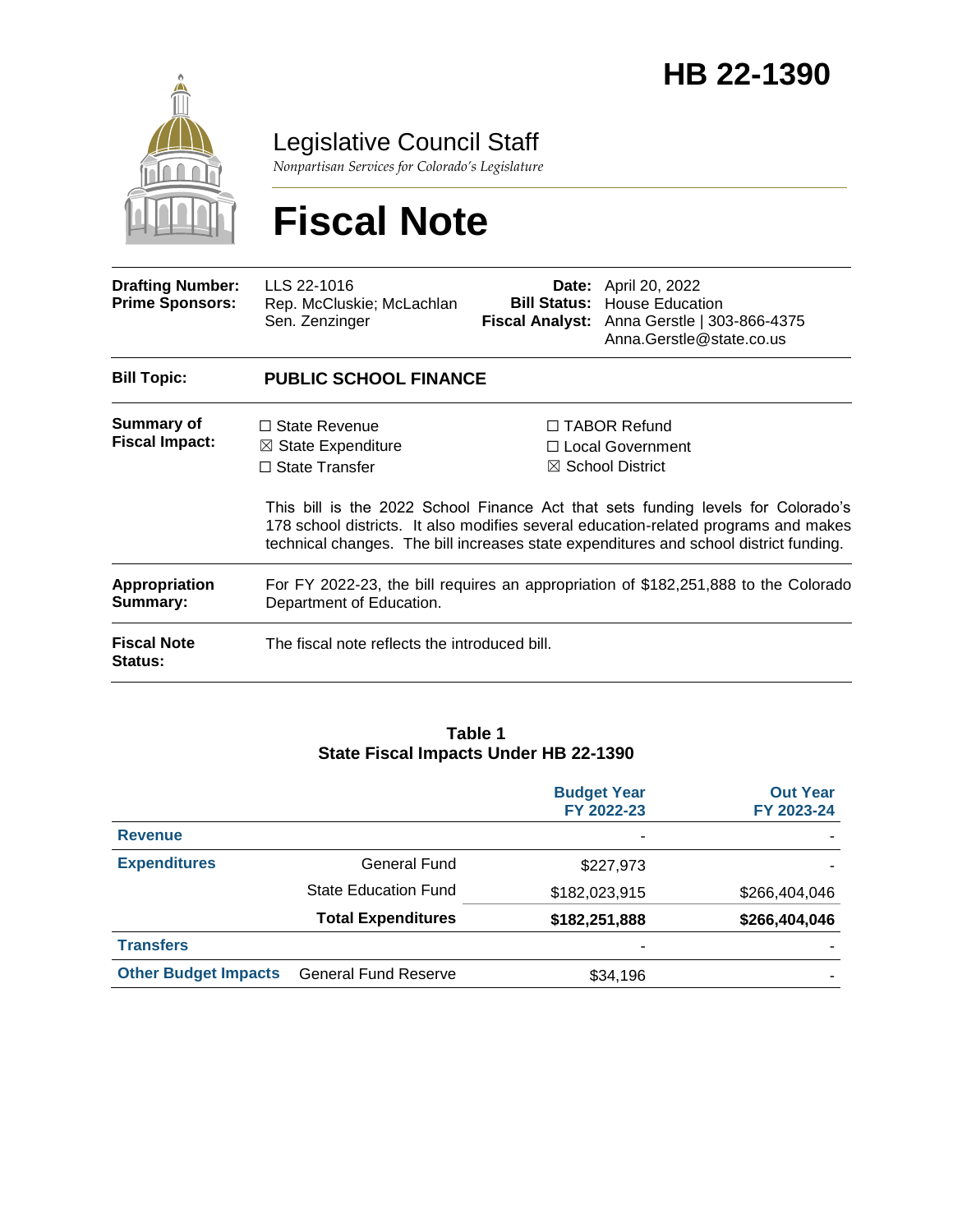Page 2

## **Summary of Legislation**

The bill makes changes to state law regarding the funding of public schools and associated programs within the Colorado Department of Education (CDE).

**Base per pupil funding.** The bill increases base per pupil funding for FY 2022-23 by \$252.88 to \$7,478.16, which reflects a 3.5 percent inflation rate.

**Budget stabilization factor.** The bill decreases the budget stabilization factor by \$182.0 million, from \$503.3 million in FY 2021-22 to \$321.2 million in FY 2022-23. For FY 2023-24, the bill specifies that the budget stabilization factor cannot exceed FY 2022-23 levels.

**District auditing requirements.** Under current law, school districts must conduct an annual audit of financial statements, and submit the audit report to the State Auditor within thirty days after receiving the report. If the audit is not submitted within three months after the deadline, the State Auditor may require the county treasurer to prohibit the release of local tax money to the district. The bill grants an additional extension of 12 months to districts that:

- are classified as rural or small rural;
- have exhausted all available extensions in current law; and
- demonstrate to the state auditor that the district was unable to retain an auditor to complete the annual audit.

If a district does not complete an audit within the extension, the Office of the State Auditor must make or cause the audit to be made, subject to provisions in current law.

**American Indian mascots.** If a public school was notified on or after January 1, 2022 that use of their mascot is prohibited because it includes an American Indian tribe, individual, or custom, the school must discontinue the use by June 1, 2023, an extension of one year.

**BOCES schools.** The bill extends for one year, through FY 2022-23, the requirement that a Board of Cooperative Educational Services (BOCES) obtain written consent from a school district before authorizing a school or an additional location of an existing school that is physically located within the boundaries for that district, provided the school district is not a member of the BOCES. This requirement does not apply to a school operating prior to June 11, 2021, as long as the school continues to operate during the 2021-22 and 2022-23 school years.

**School choice.** The bill specifies that if a school district enrolls a student whose parent is a resident of the state, but not the district, the school district must not charge tuition for the student to attend school in the district, regardless of the circumstances of the student's enrollment.

**Program changes.** The bill makes the following changes to education policies and programs:

- extends the dyslexia screening and intervention pilot program by one year;
- extends the K-5 Social Emotional Health Pilot Program by one year and modifies the requirements for school mental health professionals participating in the program;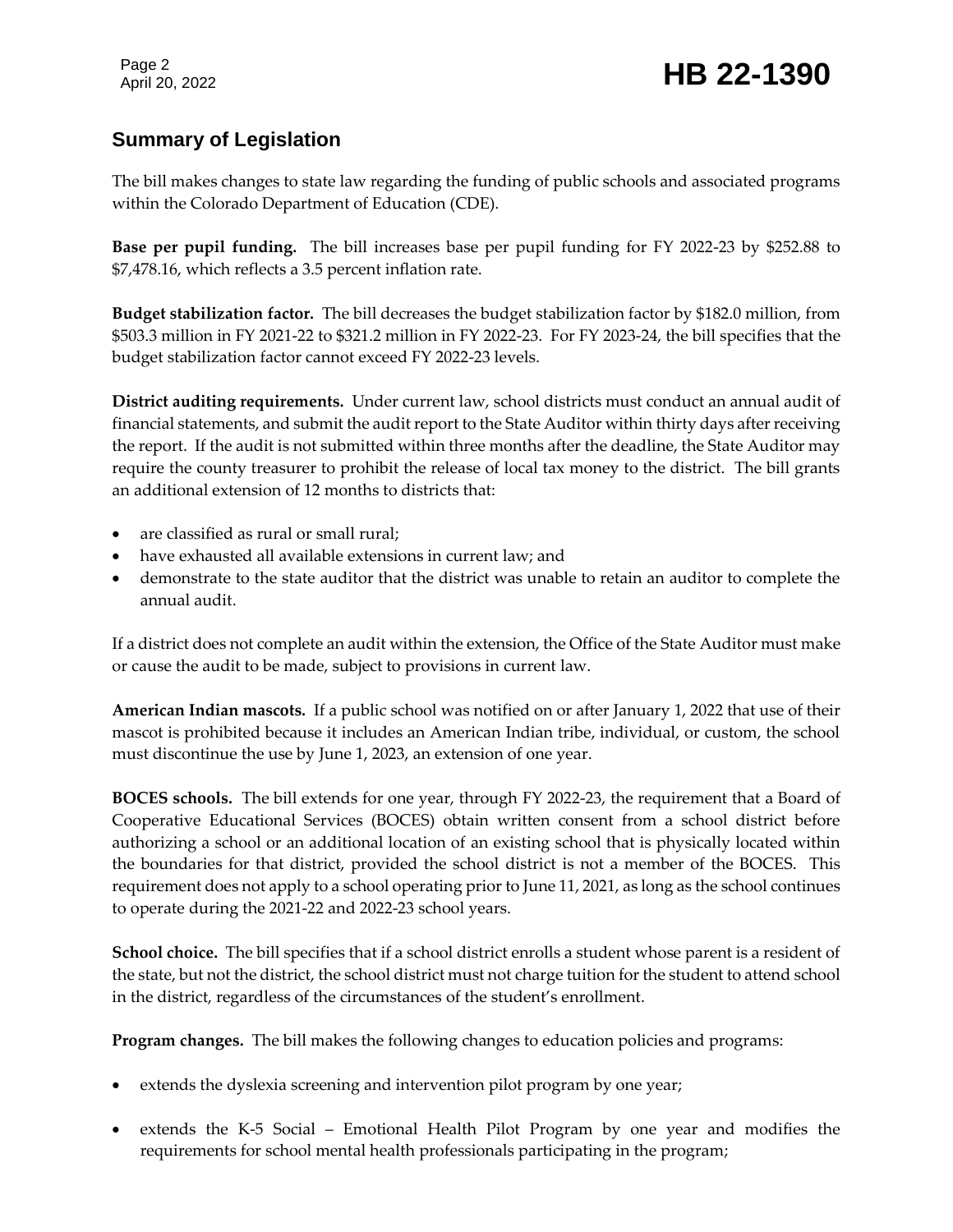- allows districts to carry over more than 15 percent of FY 2021-22 READ Act per pupil intervention funds for use in FY 2022-23;
- allows recipients of the educator recruitment and retention grant to agree to teach in an educator shortage area as a condition of program participation, as determined by the State Board of Education;
- allows vendors that contract with CDE to develop a quality teacher and recruitment program to to satisfy the program match requirement through gifts, grants, and donations by school districts, in addition to private gifts, grants, and donations;
- repeals the provision allowing CDE to annually reallocate money among providers participating in the local school food purchasing program;
- allows 20 percent of the money appropriated for the Imagination Library program in FY 2022-23 and thereafter to be used by the contracted program operator for operating costs; and
- specifies that, due to the suspension of funding in FY 2020-21, the third year of the local accountability system grant program is FY 2022-23. The bill appropriates \$100,000 for the program evaluation that must occur in the program's third year.

### **State Revenue**

By providing certain schools an extension to comply with the prohibition on American Indian mascots, the bill may decrease fine revenue that would have been deposited in the State Education Fund in FY 2022-23. The fiscal note assumes that schools will utilize the extension to comply, and that any fine revenue collected in FY 2023-24 will be minimal.

### **State Expenditures**

In FY 2022-23, the bill increases state expenditures by \$182.3 million. In FY 2023-24, the bill increases state funding by \$266.4 million; that amount does not include changes to school finance as a result of actual enrollment, local share, and inflation. The components of the expenditure changes are listed in Table 2 and discussed below.

| <b>Cost Components</b>                               | FY 2022-23    | FY 2023-24    |
|------------------------------------------------------|---------------|---------------|
| <b>Colorado Department of Education</b>              |               |               |
| State Share of School Finance                        | \$182,023,915 | \$266,404,046 |
| <b>Local Accountability Systems Grant Evaluation</b> | \$100,000     |               |
| <b>Dyslexia Pilot Program Continuation</b>           | \$127,973     |               |
| <b>Total Cost</b>                                    | \$182,251,888 | \$266,404,046 |

#### **Table 2 Expenditures Under HB22-1390**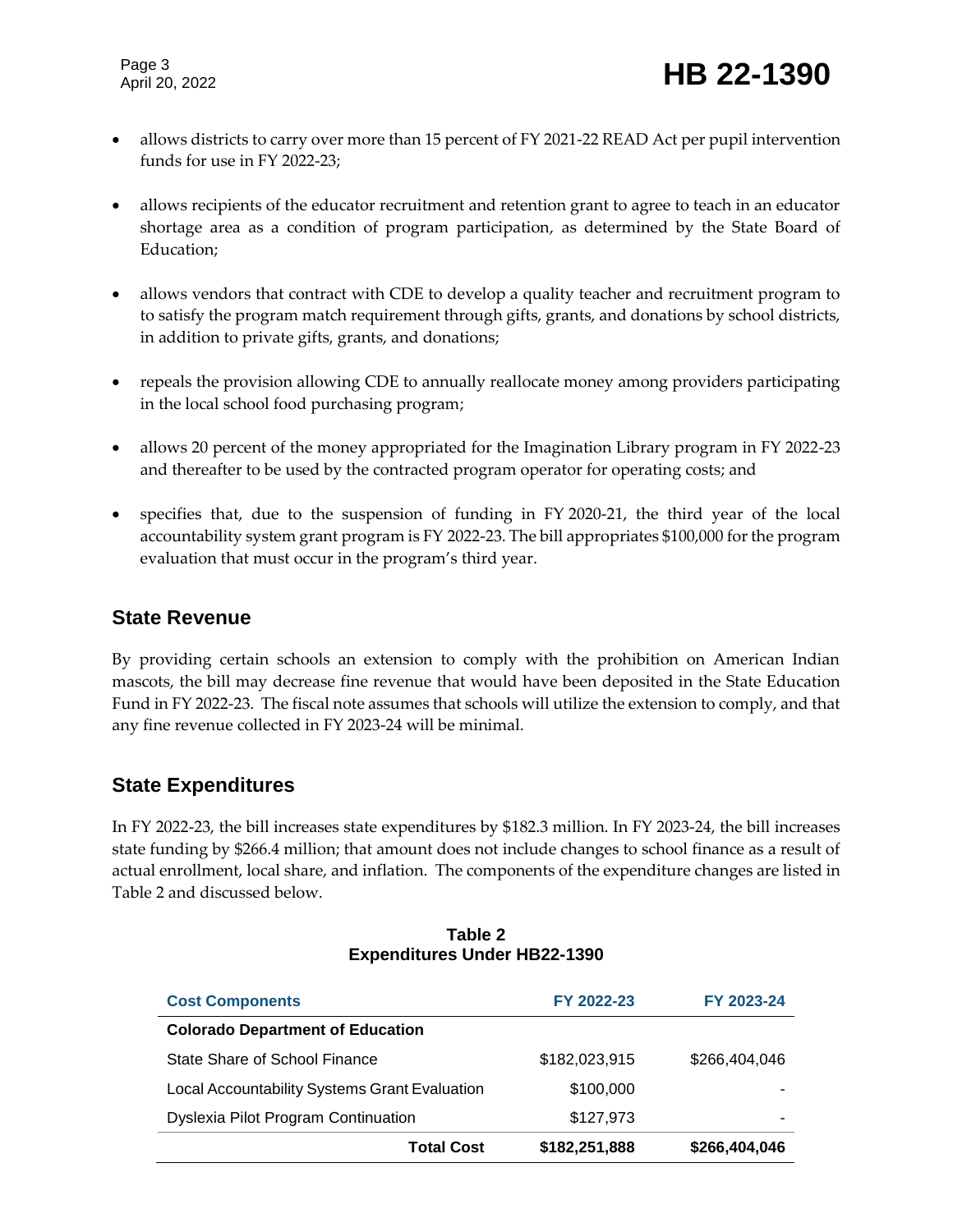**School finance – FY 2022-23.** The bill sets total program funding for FY 2022-23 at \$8.4 billion. This represents a 3.68 percent (\$321.2 million) reduction from what funding levels would be without the budget stabilization factor. Compared to current law, the bill increases total program funding in FY 2022-23 by \$182.0 million. This amount is \$149 higher than the amount set aside by the Joint Budget Committee, due to a technical adjustment.

Compared to actual funding in FY 2021-22, the bill increases total program funding by \$431.0 million. State expenditures for school finance will increase by \$354.5 million and the local share of funding will increase by \$76.5 million, compared to FY 2021-22. State funding is from the General Fund, State Education Fund, and State Public School Fund. Table 3 shows an estimate of school funding under this bill, after the budget stabilization factor, compared to FY 2021-22.

| <b>Fiscal Year</b>       | <b>Pupil</b><br><b>Count</b> | <b>Per Pupil</b><br><b>Funding</b> | <b>Total Program</b> | <b>State Share</b> | <b>Local Share</b> |
|--------------------------|------------------------------|------------------------------------|----------------------|--------------------|--------------------|
| <b>FY 2021-22 Actual</b> | 886,249                      | \$9,015                            | \$7,989,164,350      | \$4,708,971,499    | \$3,280,192,851    |
| FY 2022-23 Est.          | 880,808                      | \$9,560                            | \$8,420,163,860      | \$5,063,502,810    | \$3,356,661,200    |
| Change                   | (5, 441)                     | \$545                              | \$430,999,510        | \$354,531,311      | \$76,468,348       |
| <b>Percent Change</b>    | $-0.6%$                      | 6.0%                               | 5.4%                 | 7.5%               | 2.3%               |

### **Table 3 School Finance Act Funding Under HB22-1390**

**School finance – FY 2023-24 preliminary estimate.** For FY 2023-24, total program funding will be \$266.4 million more than the FY 2022-23 funding level; this amount does not include changes to school finance as a result of actual enrollment, local share, and inflation. The estimate was made by increasing the \$249.0 million increase in total program before the budget stabilization factor by 7.0 percent, Legislative Council Staff's current projection for inflation rate in 2022.

**Local accountability systems grant program.** CDE requires \$100,000 in FY 2022-23 to contract for the evaluation of the local accountability systems grant program. Current law requires that the program evaluation occur in the program's third year, which would have been FY 2021-22 if not for the suspension of funding in FY 2020-21 due to the pandemic. The bill specifies that the evaluation must occur in FY 2022-23.

**Dyslexia pilot program.** CDE requires \$127,973 in FY 2022-23 for the one-year extension of the dyslexia pilot program. This amount will be used for the contract with the University of Oregon, which currently runs the program.

**Office of the State Auditor.** The bill increases workload for the Office of the State Auditor to coordinate with districts that are eligible for an extension of their audit deadline. No change in appropriations is required.